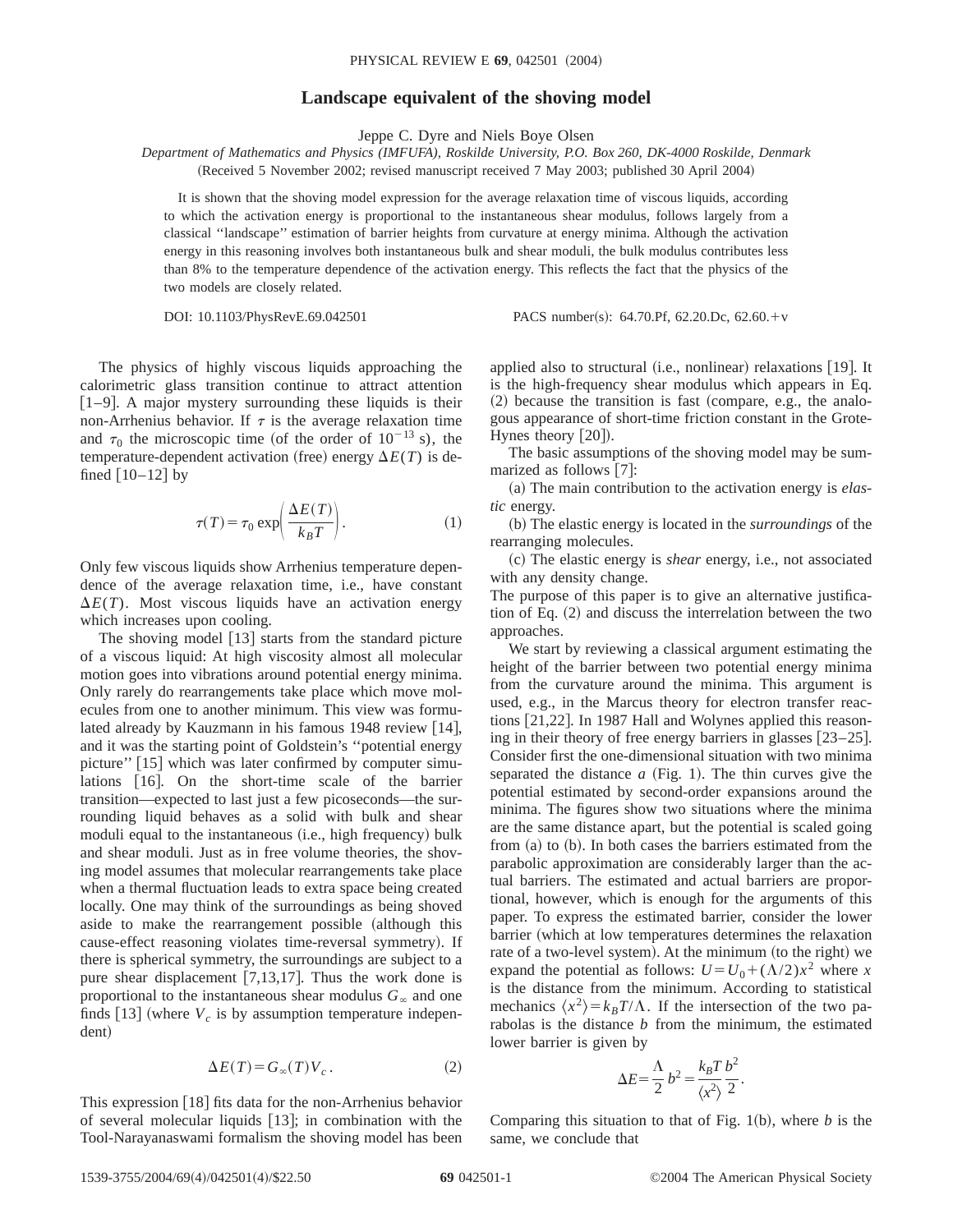

FIG. 1. Comparison of two cases of two potential energy minima with the same distance between, but different curvatures at, the minima. The full curve is the potential energy, while the thin curve gives the potential esitmated by second order Taylor expansions around the minima. According to a classical reasoning used, e.g., in the Marcus theory for electron transfer reactions, the barrier height may be estimated by extrapolating from the minima. The estimated barriers are clearly much larger than the actual barriers; however, going from  $(a)$  to  $(b)$  the estimated and actual barriers are proportional. This is enough to arrive at Eq.  $(1)$ .

$$
\Delta E(T) \propto \frac{k_B T}{\langle x^2 \rangle}.
$$
 (3)

How does the above reasoning apply to the multidimensional configuration space where the hills and valleys of the energy landscape live? At low temperatures a viscous liquid thermally ''populates'' only deep minima in configuration space. A transition between two deep minima most likely consists of a whole sequence of transitions between intermediate shallow minima  $\vert 3 \vert$ . Nevertheless, there is one or more bottlenecks in this sequence. Our basic assumption is that at different temperatures the bottleneck transitions are the same type of local rearrangements and thus with (virtually) same distance between the two minima in configuration space. They occur, however, as temperature changes in different surroundings, so the minima involved are different and have differing  $\langle x^2 \rangle$ . The relevant mean-square *x* fluctuation is to be taken in the direction between the minima. The final assumption needed is that this quantity is *typical* for the minima, i.e., equal to the average over all directions. Consequently, the relevant mean-square *x* fluctuation may be evaluated simply as the vibrational mean-square fluctuation averaged over all directions. We estimate this quantity by its ensemble average over all minima,  $\langle x^2 \rangle$ . Note that, since the configuration space average  $\langle x^2 \rangle$  is equal to the single-atom mean-square displacement, this quantity is experimentally accessible in, e.g., incoherent neutron scattering where it enters into the Debye-Waller factor  $exp(-Q^2\langle x^2 \rangle)$ , where *Q* is the scattering vector  $[26]$ .

Recently, Starr, Sastry, Douglas, and Glotzer arrived at Eq.  $(3)$  from the free volume perspective [27]. Their work includes a direct numerical confirmation for a glass-forming polymer melt by calculating the free volume  $v_f$  and subsequently showing, with  $v_f$  as "mediator," that the temperature dependencies of  $\langle x^2 \rangle$  and  $\tau$  are consistent with Eq. (3).

The next step is to relate  $\langle x^2 \rangle$  to the instantaneous bulk and shear moduli. On short-time scales a viscous liquid behaves like a solid  $[14–16,28]$ . In particular, it has welldefined vibrational eigenstates. We assume that the entire phonon spectrum scales with the long wavelength limit of the phonon dispersion relation. For a one-dimensional solid there is only one elastic constant *C*. The above  $\Lambda$  is proportional to *C* and consequently,  $\langle x^2 \rangle \propto T/C$ . In a threedimensional isotropic solid there are two elastic constants. For each wave vector there are three phonon degrees of freedom, two transverse and one longitudinal. The relevant transverse elastic constant is the isothermal  $(=$  adiabatic) shear modulus, while the relevant longitudinal elastic constant is the isothermal ( $\neq$  adiabatic) longitudinal modulus *M* defined [29] by  $M = K + (4/3)G$ , where *K* and *G* are the bulk and shear isothermal moduli. Averaging over the two types of phonons one finds that the vibrational mean-square fluctuation is given by  $\langle x^2 \rangle \propto T(2/G+1/M)$ . This applies for a solid. It applies at short times for a viscous liquid as well, if *G* and *M* are identified with the liquid's instantaneous isothermal moduli. Thus inserting the expression for  $\langle x^2 \rangle$  into Eq.  $(3)$  we get

$$
\frac{1}{\Delta E(T)} \propto \frac{2}{G_{\infty}(T)} + \frac{1}{M_{\infty}(T)}.
$$
 (4)

Unfortunately, it is not possible to test Eq.  $(4)$  directly because there are no measurements of the instantaneous isothermal bulk modulus.

There are several ways to quantify the temperature variation of  $\Delta E(T)$ , a liquid's "fragility" [30]. The standard approach utilizes the quantity *m* introduced by Plazek, Ngai, Böhmer, and Angell [31]:  $m = d \log_{10}(\tau) / d(T_g / T)|_{T = T_g}$ , where  $T_g$  is the calorimetric glass transition temperature defined by  $\tau(T_g) = 10^3$  s. Simple Arrhenius behavior corresponds to  $m=16$ ; most glass-forming liquids have fragilities between 50 and 150. As an alternative Tarjus and co-workers proposed to measure the degree of non-Arrhenius behavior at any given temperature by the normalized activation energy:  $\Delta E(T)/\Delta E(T\rightarrow\infty)$  [12]. It is not obvious *a priori*, however, that scaling to the high-temperature limit is physically relevant. Inspired by the Grüneisen parameter [26] and Granato's recent work on interstitialcy relations for the viscosity  $\lceil 32 \rceil$  we suggest that a useful unbiased measure of how much the activation energy changes with temperature is its logarithmic derivative,  $d \ln \Delta E(T)/d \ln T$ . Because the activation energy increases as *T* decreases, it is convenient to change sign. We thus define the *temperature index*  $I_{\Delta E}$  of the activation energy by

$$
I_{\Delta E} = -\frac{d \ln \Delta E(T)}{d \ln T}.
$$
 (5)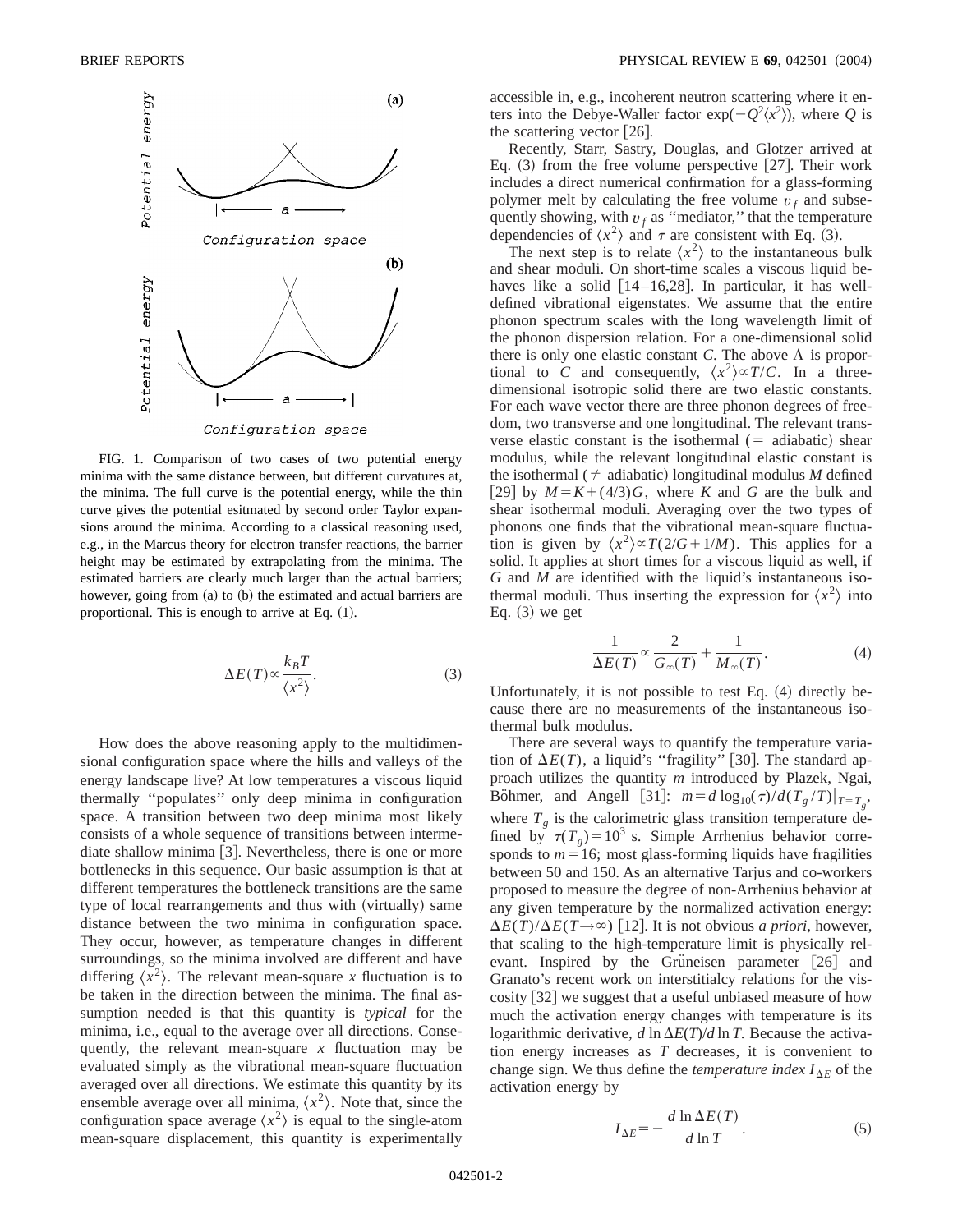It is straightforward to show that  $m=16[1+I_{\Delta E}(T_g)].$ 

We proceed to express  $I_{\Delta E}$  in terms of temperature indices of instantaneous moduli (same definition). First, note that the temperature index *I* of a sum,  $f_1 + f_2$ , is a convex combination of the temperature indices  $I_j$  of  $f_j$ :  $I = \alpha_1 I_1 + \alpha_2 I_2$ , where  $\alpha_j = f_j / (f_1 + f_2)$ . Equation (4) thus implies

$$
I_{\Delta E} = \frac{2G_{\infty}^{-1}}{2G_{\infty}^{-1} + M_{\infty}^{-1}} I_{G_{\infty}} + \frac{M_{\infty}^{-1}}{2G_{\infty}^{-1} + M_{\infty}^{-1}} I_{M_{\infty}}.
$$
 (6)

Similarly,  $M_{\infty} = K_{\infty} + (4/3)G_{\infty}$  implies

$$
I_{M_{\infty}} = \frac{K_{\infty}}{M_{\infty}} I_{K_{\infty}} + \frac{4}{3} \frac{G_{\infty}}{M_{\infty}} I_{G_{\infty}}.
$$
 (7)

Substituting Eq.  $(7)$  into Eq.  $(6)$  leads to

$$
I_{\Delta E} = (1 - \alpha)I_{G_{\infty}} + \alpha I_{K_{\infty}},\tag{8}
$$

where

$$
\alpha = \frac{M_{\infty}^{-1}}{2G_{\infty}^{-1} + M_{\infty}^{-1}} \frac{K_{\infty}}{M_{\infty}}.
$$
\n(9)

It is straightforward to show  $\left[33\right]$  that one always has

$$
\alpha \le 0.08. \tag{10}
$$

Thus more than 92% of the temperature index of the activation energy derives from the instantaneous shear modulus. The minute influence of the bulk modulus comes about because of the following three factors:

 $(1)$  There are two transverse phonon degrees of freedom, but only one longitudinal.

 $(2)$  Longitudinal phonons are associated with a larger elastic constant than transverse phonons and thus give *less* than one-third contribution to the activation energy  $[Eq. (4)].$ 

 $(3)$   $G_{\infty}$  affects also the longitudinal phonons.

We conclude that simplifying  $|34|$ , but not unreasonable, assumptions in the landscape approach lead to a prediction for the non-Arrhenius behavior which in practice is going to be hard to distinguish from that of the shoving model. The really interesting question is what is the relation between the *physics* of the two approaches? At first sight they seem quite different. There are, however, similarities leading us to conclude that the physics are actually closely related: The first shoving model assumption (the main contribution to the activation energy is *elastic* energy) is equivalent to the landscape assumption of a potential where the curvatures at the minima determine the activation energy. The second shoving model assumption (the elastic energy is in the *surroundings* of the reorienting molecules) is consistent with the landscape assumption that the vibrational mean-square fluctuation is typical, because vibrational eigenstates in an isotropic solid involve all atoms. And the final shoving model assumption (the elastic energy is mainly *shear* energy) is consistent with Eq.  $(10)$ . Finally, we would like to remind that the original shoving model derivation of Eq.  $(2)$  assumed spherical symmetry  $[13]$ . In more realistic scenarios there must be some volume change in the surroundings of the reorienting molecules and thus some contribution to the activation energy from the instantaneous bulk modulus. While it is difficult to give absolute bounds on the magnitude of the bulk contribution, it is noteworthy that Granato—supported by many others (see Ref.  $[35]$ , and its references)—finds that for defect creation in a crystal the work is overwhelmingly that of a shear deformation. In our view there is no reason why this should not apply for amorphous structure as well.

The reasonings of Ref.  $[35]$  and this paper introduce a new theme into condensed matter physics which may be referred to as *shear dominance*, according to which when both bulk and shear modulus appear in a problem the shear modulus usually plays a much more important role than the bulk modulus.

This work was supported by the Danish Natural Science Research Council.

- [1] M. Goldstein, in *Modern Aspects of the Vitreous State*, edited by J. D. Mackenzie (Butterworths Scientific, London, 1964), p. 90.
- [2] G. Harrison, *The Dynamic Properties of Supercooled Liquids* (Academic, New York, 1976).
- [3] S. Brawer, *Relaxation in Viscous Liquids and Glasses* (American Ceramic Society, Columbus, OH, 1985).
- [4] C.A. Angell, J. Non-Cryst. Solids **131-133**, 13 (1991).
- [5] S.V. Nemilov, *Thermodynamic and Kinetic Aspects of the Vitreous State* (CRC, Boca Raton, FL, 1995).
- [6] P.G. Debenedetti, *Metastable Liquids: Concepts and Principles* (Princeton University, Princeton, 1996).
- [7] J.C. Dyre, J. Non-Cryst. Solids 235-237, 142 (1998).
- [8] C.A. Angell, K.L. Ngai, G.B. McKenna, P.F. McMillan, and S.W. Martin, J. Appl. Phys. 88, 3113 (2000).
- [9] E. Donth, *The Glass Transition* (Springer, Berlin, 2001).
- [10] In the present paper, for simplicity we shall not distinguish between activation energy and the more correct activation free

energy.

- $[11]$  J.C. Dyre, Phys. Rev. B 51, 12 276 (1995).
- [12] D. Kivelson, G. Tarjus, X.-L. Zhao, and S.A. Kivelson, Phys. Rev. E 53, 751 (1996).
- [13] J.C. Dyre, N.B. Olsen, and T. Christensen, Phys. Rev. B 53, 2171 (1996).
- [14] W. Kauzmann, Chem. Rev. (Washington, D.C.) 43, 219  $(1948).$
- [15] M. Goldstein, J. Chem. Phys. **51**, 3728 (1969).
- [16] A. Heuer, Phys. Rev. Lett. **78**, 4051 (1997); S. Sastry, P.G. Debenedetti, and F.H. Stillinger, Nature (London) 393, 554 (1998); F. Demichemelis, G. Viliani, and G. Ruocco, Phys. Chem. Comm. 9/01889A (1999); T.B. Schrøder, S. Sastry, J.C. Dyre, and S.C. Glotzer, J. Chem. Phys. 112, 9834 (2000); L. Angelani, R. Di Leonardo, G. Ruocco, A. Scala, and F. Sciortino, Phys. Rev. Lett. 85, 5356 (2000); K. Broderix, K.K. Bhattacharya, A. Cavagna, A. Zippelius, and I. Giardina, *ibid.* **85**, 5360 (2000).